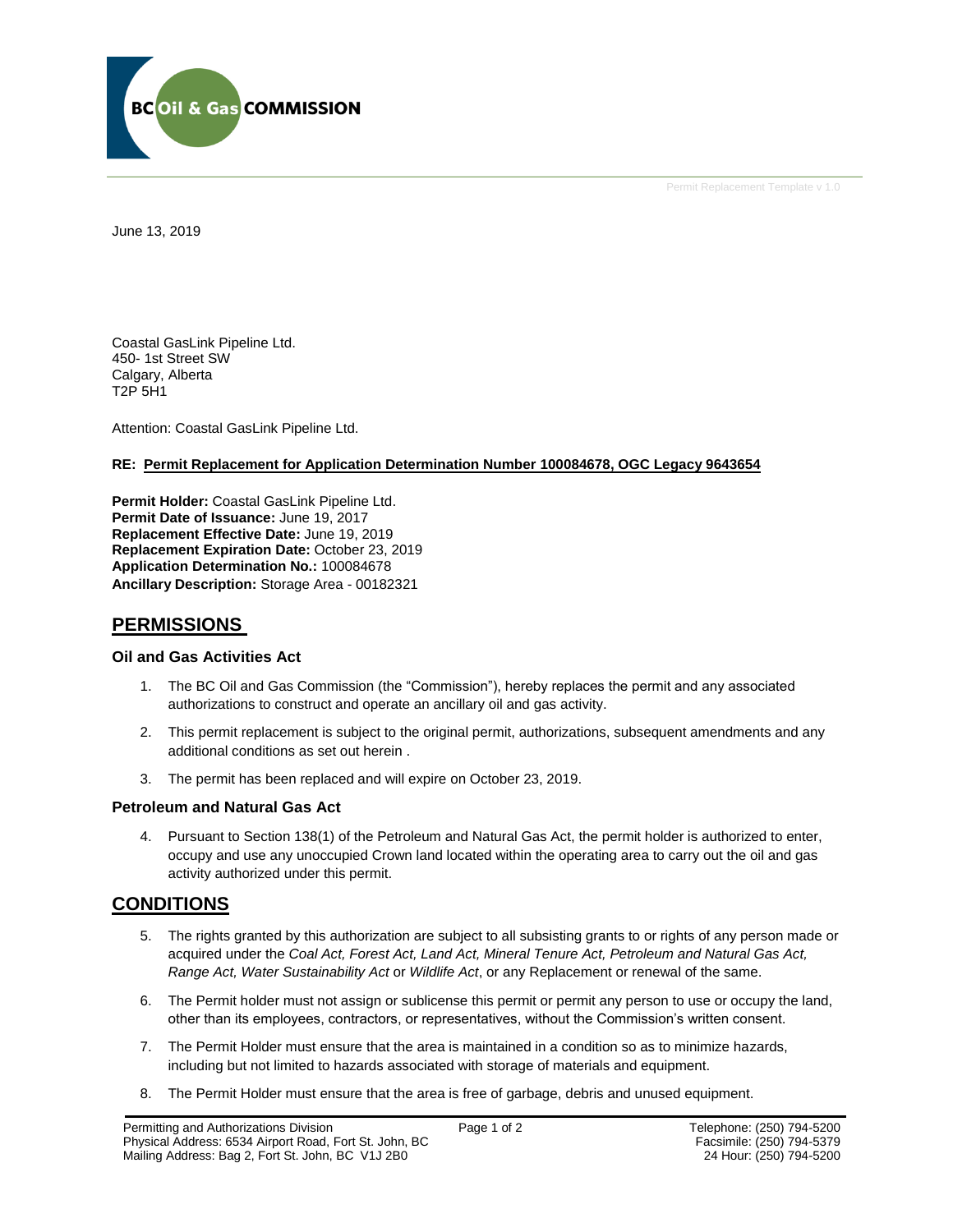# **ADVISORY GUIDANCE**

1. Appropriate *Land Act* tenure will be issued upon acceptance of the post-construction plan. Submission of the original application and submission of the post-construction plan is considered application for all subsequent *Land Act* tenures; no further applications for replacement tenure is required.

This Replacement forms an integral part of the permit and should be attached thereto.

This amendment forms an integral part of your permit(s) and should be attached thereto.

\_\_\_\_\_\_\_\_\_\_\_\_\_\_\_\_\_\_\_\_\_\_\_\_\_\_\_\_\_\_\_\_\_\_\_\_\_\_

Jacqueline Bourke Authorized Signatory Commission Delegated Decision Maker

Copied to:

Land Agent – Roy Northern Land Service Ltd.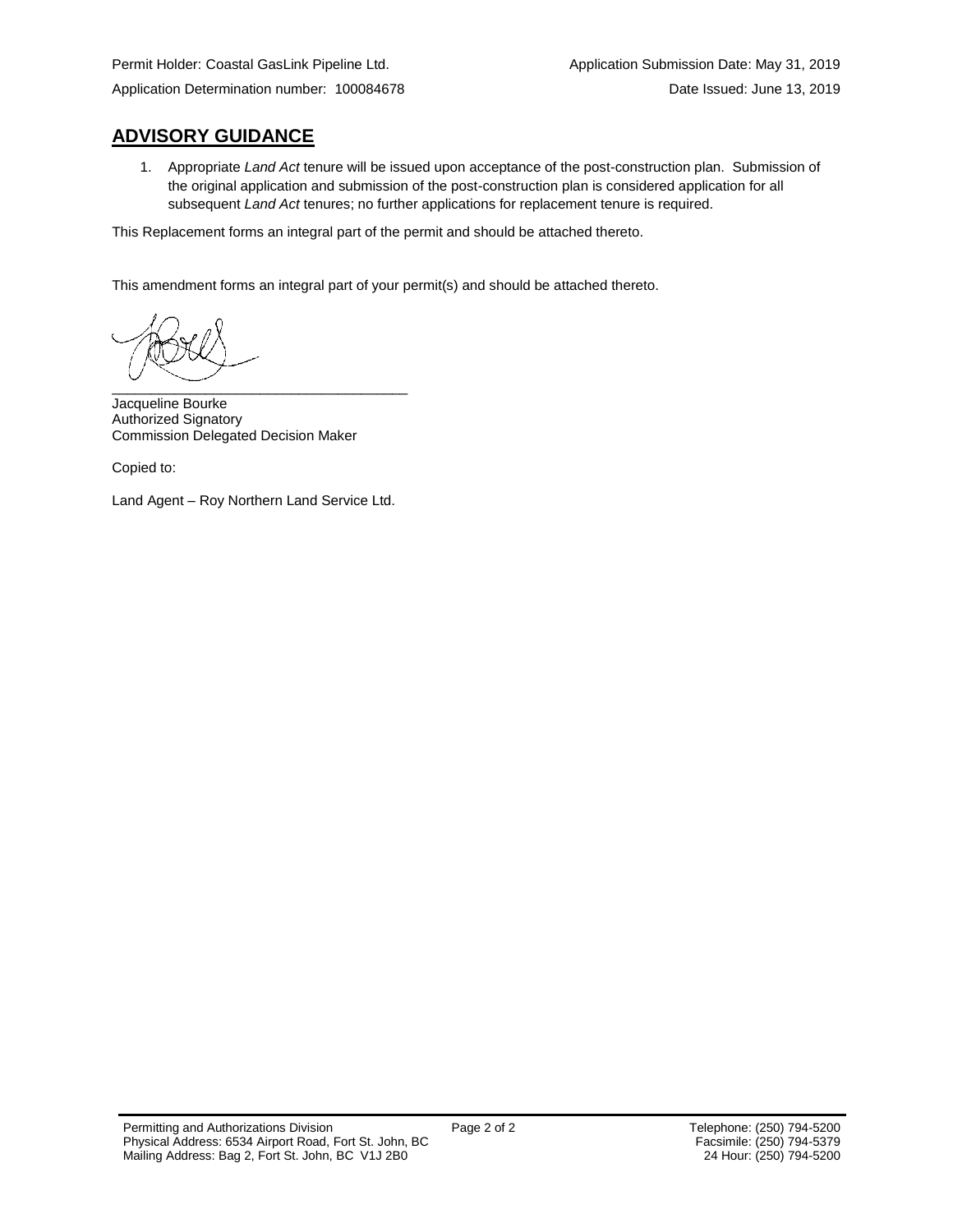

Non OGAA v 3.8

June 19, 2017

Coastal GasLink Pipeline Ltd. 450 - 1st Street SW Calgary, Alberta T2P 5H1

Attention: Joey Reimann

RE: Determination of Application for CGL Mount Bracev Stockpile Site (OGC Legacy File #9643654)

Permit Holder: Coastal GasLink Pipeline Ltd. Date of Issuance: June 19, 2017 Effective Date: June 19, 2017 Application Submitted Date: December 8, 2015 OGC Legacy File #: 9643654 Approved Disturbance Footprint: 19.20ha

## **ACTIVITIES APPROVED**

Associated Oil & Gas Activity No.: 9643654 | Type: Storage Area

Changes In and About a Stream: WC-1, WC-2, WC-3

# **GENERAL PERMISSIONS. AUTHORIZATIONS and CONDITIONS**

## **PERMISSIONS**

### **Petroleum and Natural Gas Act**

- 1. The BC Oil and Gas Commission (the "Commission") pursuant to section 138 of the *Petroleum and Natural Gas Act* hereby permits the Permit Holder referenced above to construct and operate a related activity(s) as detailed in Activities Approved table above and the Activity Details table(s) below, when applicable, for the purposes of carrying out oil and gas activities as defined in the *Oil and Gas Activities Act* (OGAA); subject to the conditions set out herein.
- 2. The permissions and authorizations granted under this permit are limited to the a rea identified in the areas described in construction plan, document number CGE4703-MSI-G-MP-477, revision 0, dated November 6, 2015 (the "construction plan"), by Midwest Surveys Land Surveying Ltd. as submitted to the Commission in the permit application dated December 8, 2015; herein after referred to as the 'activity area'.
- 3. The Commission, pursuant to section 138(1) of the *Petroleum and Natural Gas Act,* hereby permits the occupation and use of any Crown land located within the activity area.
	- a) The permission to occupy and use Crown land expires two years from the date of issuance, unless the Commission has received notice of construction start, or this permit is otherwise extended, suspended, cancelled, surrendered or declared spent.
	- b) The permission to occupy and use Crown land does not entitle the Permit Holder to exclusive possession of the activity area.
	- c) The total disturbance within the activity area must not exceed the total approved disturbance footprint as referenced above.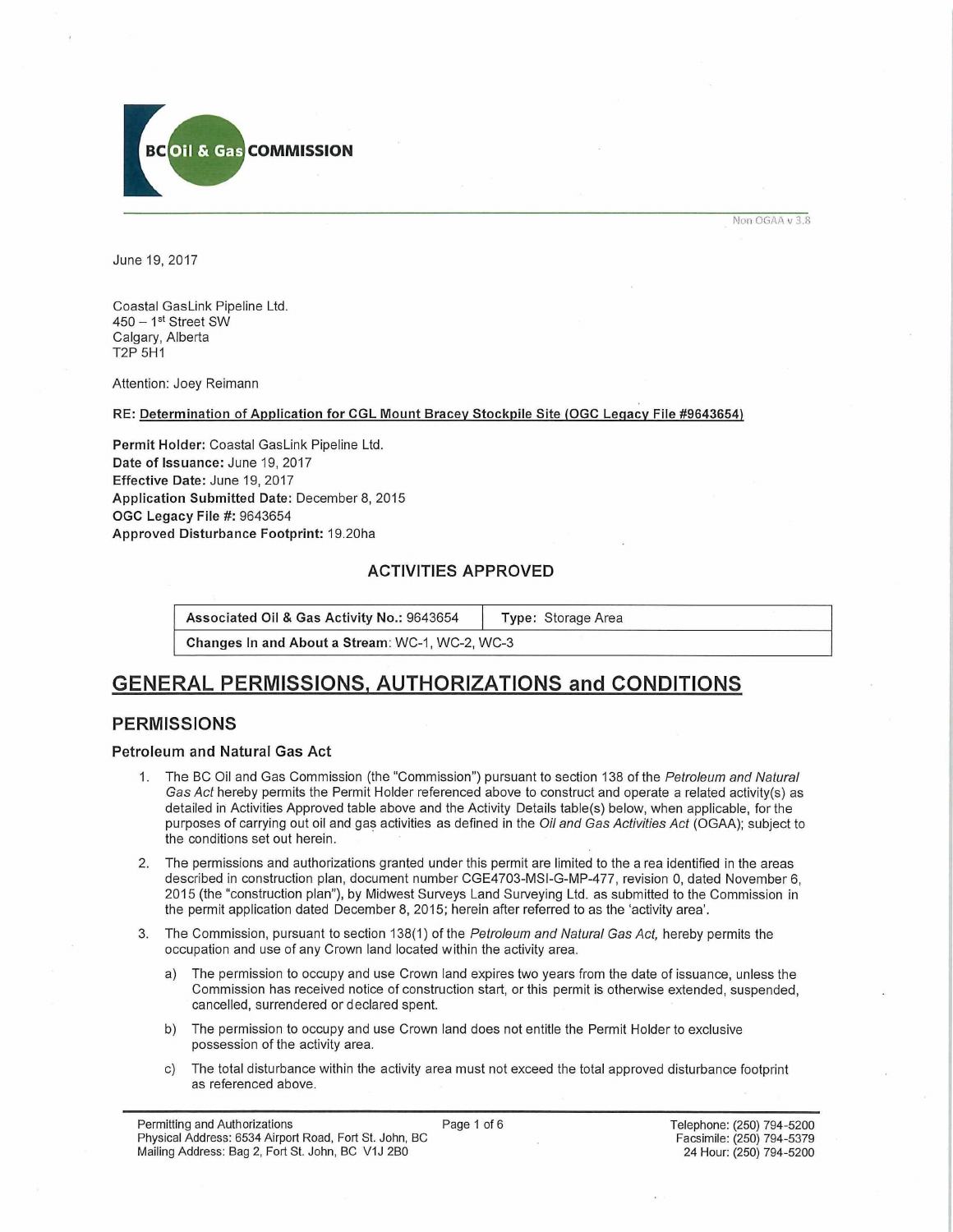Permit Holder: Coastal GasLink Pipeline Ltd.

Application Submission Date: December 8, 2015

OGC Legacy File #: 9643654

Date Issued: June 19, 2017

# **AUTHORIZATIONS**

### **Forest Act**

4. The Commission, pursuant to section 47.4 of the *Forest Act,* hereby authorizes the removal of Crown timber from the activity area under the cutting permits associated with the Master Licence(s) as follows:

Master Licence to Cut No.: M02341

Cutting Permit No.: 17

Timber Mark No.: MTB 697

Total New Cut: 1.89

Forest District: (DPG) Prince George Natural Resource District

Region: Interior

5. The cutting permits are deemed spent upon the submission of the post-construction plan or upon either the cancellation or expiry of the activities approved under the permit.

### **Water Sustainability Act**

- 6. The Commission, pursuant to section 11 of the *Water Sustainability Act,* authorizes the changes in and about a stream, as detailed in the Activities Approved table above, within the activity area for construction and maintenance activities, unless otherwise restricted by this authorization
	- a) Instream works must be carried out in accordance with the methods and any mitigations, as specified in the application.
- 7. The authorizations granted under this permit are limited to the area identified in the areas described in in construction plan, document number CGE4703-MSI-G-MP-477, revision 0, dated November 6, 2015 (the "construction plan"), by Midwest Surveys Land Surveying Ltd. as submitted to the Commission in the permit application dated December 8, 2015; herein after referred to as the 'activity area'.

# **CONDITIONS**

### **Notification**

- 8. A notice of construction start must be submitted, as per the relevant Commission process at the time o f submission, at least 48 hours prior to the commencement of activities under this permit.
- 9. Within 60 days of the completion of construction activities under this permit, the Permit Holder must submit to the Commission a post-construction plan as a shapefile and PDF plan accurately identifying the location of the total area actually disturbed under this permit. The shapefile and plan must be submitted via eSubmission.

### **General**

- 10. The rights granted by this permit in relation to unoccupied Crown land are subject to all subsisting grants to or rights of any person made or acquired under the *Coal Act, Forest Act, Land Act, Mineral Tenure Act, Petroleum and Natural Gas Act, Range Act, Water Sustainability Act* or *Wildlife Act,* or any extension or renewal of the same.
- 11. The Permit Holder must not assign, sublicense or permit any person other than its employees, contractors or representatives to use or occupy any Crown land within the activity area, other than its employees, contractors or representatives, without the Commission's written consent. The Permit Holder must ensure that the activity area is maintained in a condition so as to minimize hazards, including but not limited to hazards associated with storage of materials and equipment.
- 12. The Permit Holder must ensure that the activity area is free of garbage, debris and unused equipment.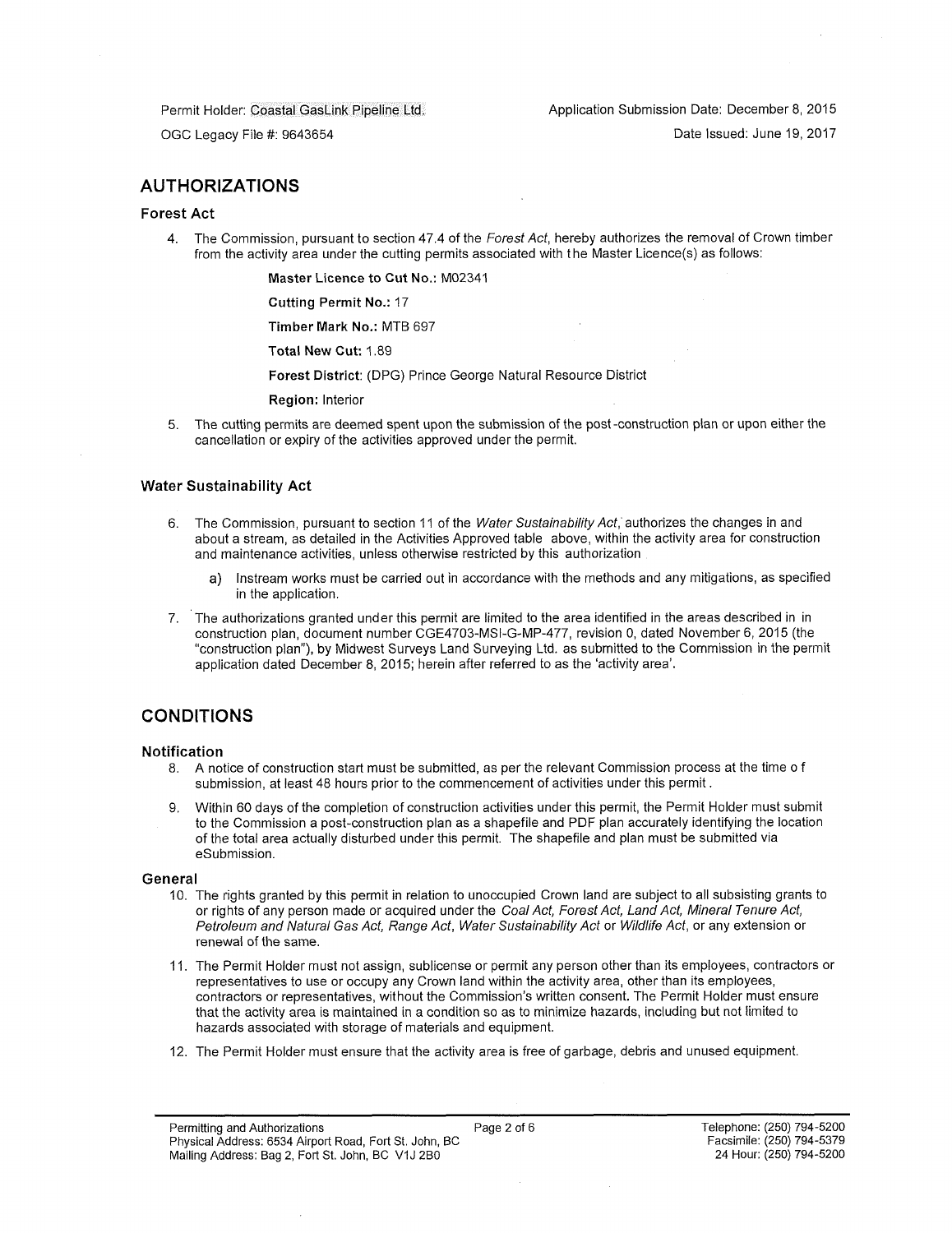### Permit Holder: Coastal GasLink Pipeline Ltd.:

Application Submission Date: December 8, 2015

OGC Legacy File #: 9643654

Date Issued: June 19, 2017

### **Environmental**

- 13. Construction activities must not result in rutting, compaction or erosion of soils that cannot be reasonably rehabilitated to similar levels of soil productivity that existed on the activity area prior to the construction activities taking place.
- 14. Any temporary access must be constructed and maintained in a manner that provides for proper surface drainage, prevents pooling on the surface, and maintains slope integrity.
- 15. The Permit Holder must make reasonable efforts to prevent establishment of invasive plants on the activity area associated with the related activities set out in the Authorized Activities table above resulting from the carrying out of activities authorized under this permit.
- 16. Following completion of construction associated with the associated activities set out in the Authorized Activities table above, the Permit Holder must, as soon as practicable
	- a) decompact any soils compacted by the activity;
	- b) if natural surface drainage pattern was altered by the carrying out of the activity, the Permit Holder must restore, to the extent practicable, to the drainage pattern and its condition before the alteration; and
	- c) re-vegetate any exposed soil on the activity area including, where necessary, using seed or vegetative propagules of an ecologically suitable species that
		- (i) promote the restoration of the wildlife habitat that existed on the area before the oil and gas activity was begun, and
		- (ii) stabilize the soil if it is highly susceptible to erosion.
	- d) Following completion of construction activities authorized herein, any retrievable surface soils removed from the activity area must be redistributed so that the soil structure is restored, to the extent practicable, to its condition before the activity was begun.
	- 17. Except for that which is required to construct the stream crossings at stream crossing numbers WC-1 and WC-2 no clearing of vegetation or new cut is permitted within 30m of the 2 S4 streams identified within the site boundaries on construction plan, document number CGE4703-MSI-G-MP-477, revision 0, dated November 6, 2015 (the "construction plan''), by Midwest Surveys Land Surveying Ltd

#### **Clearing**

- 18. The Permit Holder is permitted to fell any trees located on Crown land within 1.5 tree lengths of the activity area that are considered to be a safety hazard according to *Workers Compensation Act* regulations and must be felled in order to eliminate the hazard. Trees or portions of these trees that can be accessed from the activity area without causing damage to standing timber may be harvested.
- 19. The holder of the cutting permit must pay to the government, stumpage and any waste billing determined in accordance with the terms of this authorization.
- 20. The authorized cutting permit does not grant the Permit Holder the exclusive right to harvest Crown timber from the activity area. Authority to harvest some or all of the timber may be granted to other persons. The Permit Holder's right to harvest timber applies to any timber found on the site at the time they undertake harvesting activities.
- 21. All harvested Crown timber must be marked with the cutting permit's associated timber mark.
- 22. Any waste assessments applied under the Master Licence to Cut are subject to the merchantability specifications and monetary waste billing requirements in the Provincial Logging Residue and Waste Manual specific to the region associated with the cutting permit authorization.
- 23. Stumpage for Cutting Permit No. 17 will be calculated in accordance with the Interior Appraisal Manual as amended from time to time.

### **Water Course Crossings and Works**

- 24. Stream, lake and wetland crossings must be constructed in accordance with the methods and any mitigations, as specified in the application.
- 25. In-stream activities within a fish bearing stream, lake or wetland must occur: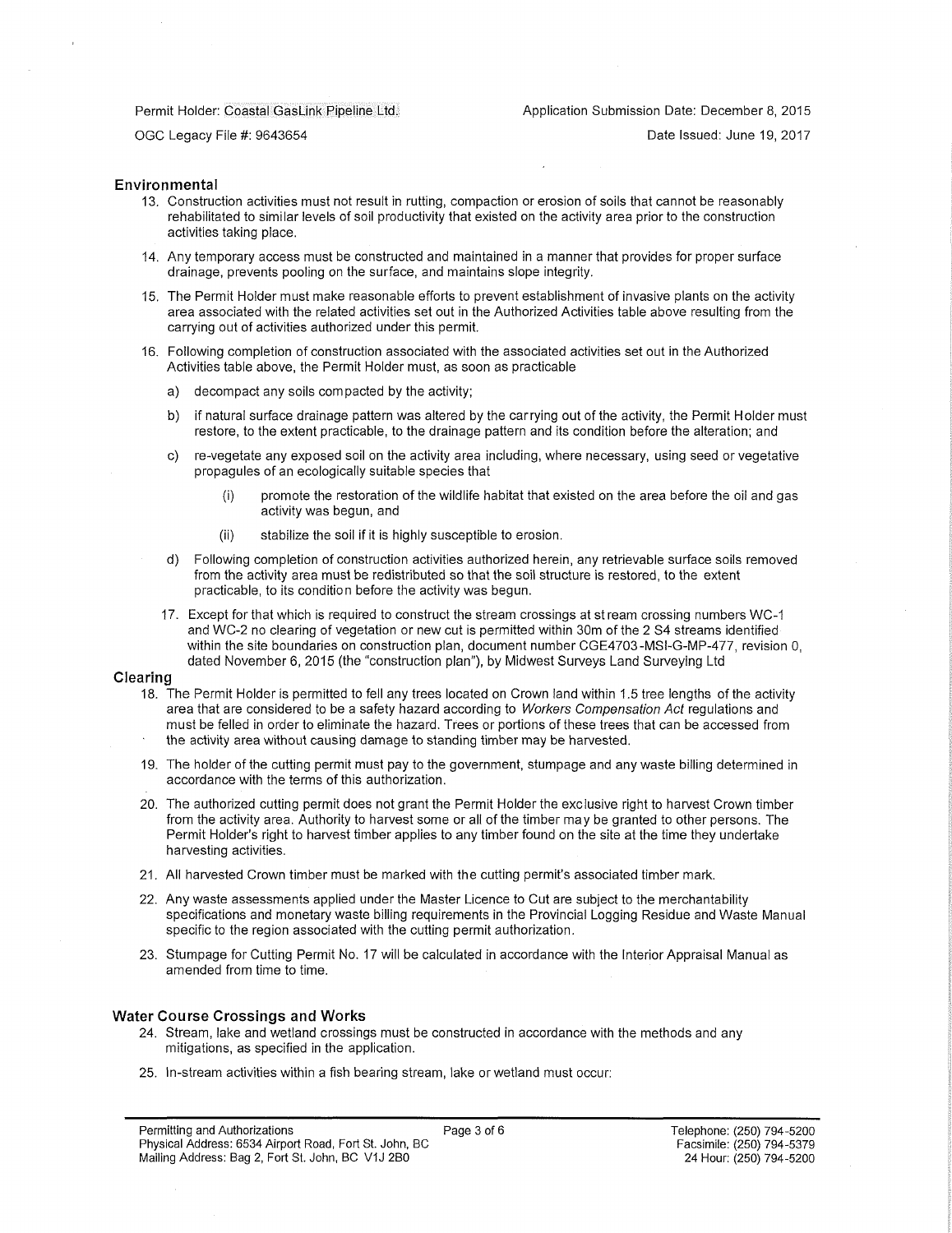#### Permit Holder: Coastal GasLink Pipeline Ltd,

Date Issued: June 19, 2017

OGC Legacy File #: 9643654

- a) during the applicable reduced risk work windows as specified in the Region 7 Omineca Reduced Risk Timing Windows for Fish and Wildlife; or
- b) in accordance with alternative timing and associated mitigation recommended by a qualified professional and accepted by Commission; or
- c) in accordance with an authorization or letter of advice from Fisheries and O ceans Canada that is provided to the Commission.
- 26. At any time, the Commission may suspend instream works authorized under this permit. Suspensions on instream works will remain in place until such time as the Commission notifies Permit Holders that works may resume. Reasons for suspension of works may include, but are not limited to, drought conditions and increased environmental or public safety risks.
- 27. Mechanical stream crossings must be constructed, maintained and deactivated according to the following requirements, as applicable:
	- a) Only bridges, culverts, ice bridges or snow fills may be constructed at stream crossings;
	- b) The Permit Holder must ensure that permanent bridges are designed and fabricated in compliance with
		- i. the Canadian Standards Association Canadian Bridge Design Code, CAN/CSA-S6; and
		- ii. soil property standards, as they apply to bridge piers and abutments; set out in the Canadian Foundation of Engineering Manual.
	- c) Except with leave of the Commission, the Permit Holder must ensure that:
		- i. any culverts used are designed and fabricated in compliance with the applicable:
			- (a) Canadian Standards Association CSA G401 .Corrugated Steel Pipe Products; or
			- (b) Canadian Standards Association Standard CSA B1800, Section B182.2, Plastic Non-pressure Pipe Compendium, or
		- ii. Any pipe installed in lieu of a culvert is of at least equivalent standard and strength as any culvert as specified above.
	- d) Except with leave of the Commission, the Permit Holder must ensure that bridges and culverts meet the criteria set out in (i), (ii), or (iii) below:
		- The bridge or culvert is designed to pass the highest peak flow of the stream that can reasonably be expected within the return periods set out in column 2 the table below for the period the Permit Holder anticipates the structure will remain on site, as set out in column 1 in the table below:

| Column 1                                                                                       | Column 2         |
|------------------------------------------------------------------------------------------------|------------------|
| Anticipated period crossing structure will remain on site                                      | Peak flow period |
| Bridge or culvert, 3 years or less                                                             | 10 years         |
| Bridge other than a bridge within a community watershed, more than 3<br>years but less than 15 | 50 years         |
| Bridge within a community watershed, more than 3 years                                         | 100 years        |
| Bridge, 15 years or more                                                                       | 100 years        |
| Culvert, more than 3 years                                                                     | 100 years        |

- ii. The bridge, or any component of the bridge:
	- (a) is designed to pass expected flows during the period the bridge is anticipated to remain on the site;
	- (b) is constructed, installed and used only in a period of low flow; and
	- (c) is removed before any period of high flow begins.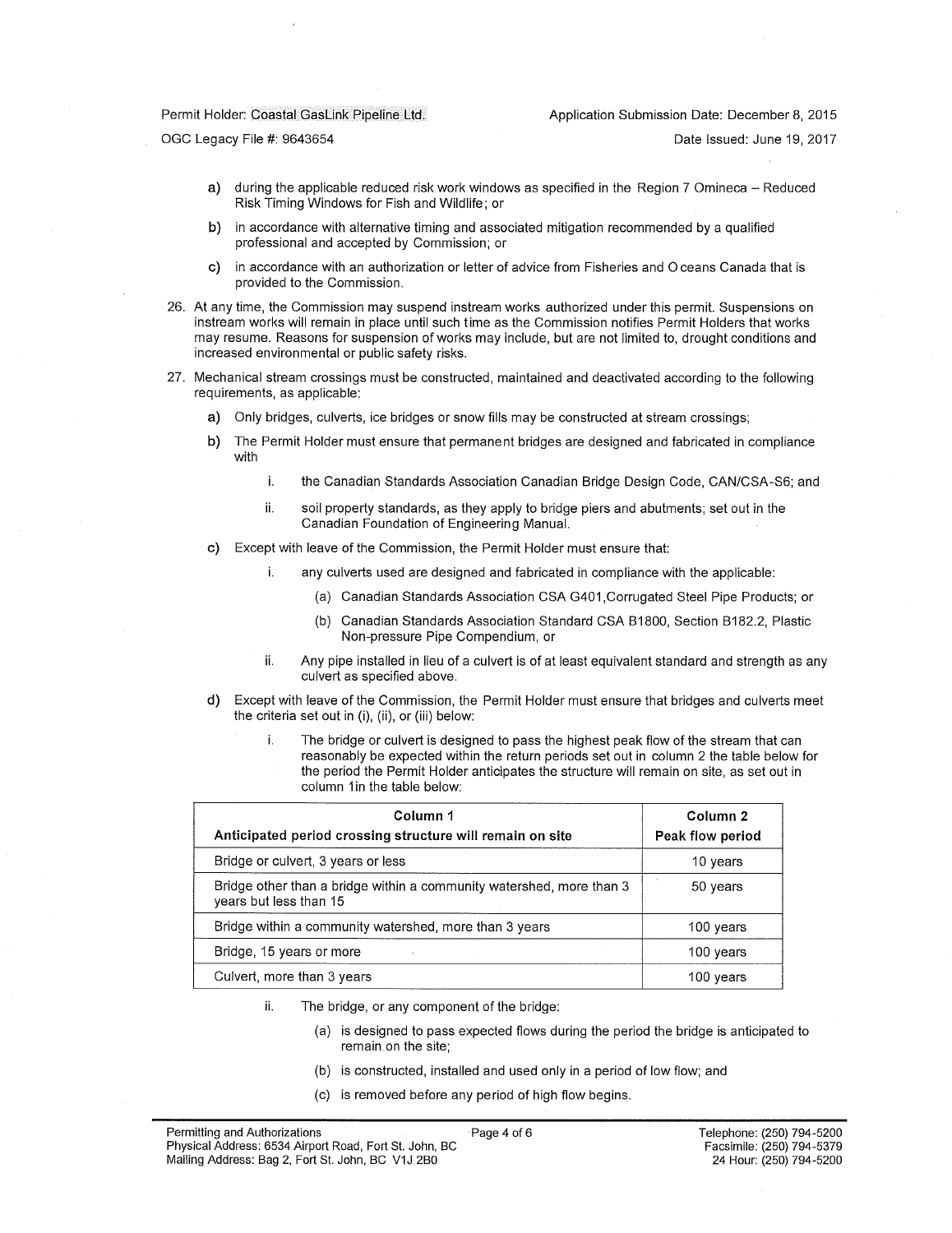#### Permit Holder: Coastal GasLink Pipeline Ltd.:

OGC Legacy File #: 9643654

Date Issued: June 19, 2017

- iii. The culvert:
	- (a) is a temporary installation, and the Permit Holder does not expect to subsequently install a replacement culvert at that location;
	- (b) is not installed in a stream, when the stream contains fish;
	- (c) is sufficient to pass flows that occur during the period the culvert remains on the site;
	- (d) is installed during a period of low flow; and
	- (e) is removed before any period of high flow begins.
- e) Ice bridges on fish bearing streams may only be constructed where sufficient water depth and stream flows prevent the bridge structure from coming in contact with the stream bottom;
- f) Water applied to construct an ice bridge on a water body must be sourced in accordance with the *Water Sustainability Act* unless
	- i. the water body is a stream with a stream channel width of at least 5 metres and is not designated as a sensitive stream under the *Fish Protection Act,* or has a riparian class of W1, W3, or L1,
	- ii. the water is sourced from the same water body proximal to the location on which the ice bridge is constructed,
	- iii. the water body is not within the boundaries of a public park,
	- iv. pump intakes do not disturb beds of streams or wetlands and are screened with a maximum mesh size and approach velocity in accordance with the Fisheries and Oceans Canada Freshwater Intake End-of-Pipe Fish Screen Guideline, and
		- (a) where the water body is a stream, the flow of water in the stream at the time and location of pumping exceeds 60 litres per second and the instantaneous pumping rate does not exceed 1% of the water flowing in the water body at the time and location the pumping occurs, or
		- (b) where the water body is a lake or pond, the cumulative volume of water withdrawn does not exceed 10 cm of lake or pond depth, calculated as the product of lake or pond surface area x 10 cm;
- g) Records of water withdrawal and corresponding streamflow measurements are maintained by the Permit Holder and provided to the Commission upon request;
- h) Snow fills must consist of clean snow and may only be located on streams that are dry or frozen to the bottom during the period of construction, maintenance and use. Where periodic thaws are anticipated, culverts must be installed to allow meltwater to pass through. Snow fill and any installed culverts must be removed prior to spring snow melt;
- i) Bridge or culvert abutments, footings and scour protection must be located outside the natural stream channel and must not constrict the channel width;
- j) Equipment used for activities under this approval must not be situated in a stream channel unless it is dry or frozen to the bottom at the time of the activity.

#### **Archaeology**

- 28. An AIA report must be submitted to the Commission as soon as practicable.
	- If artifacts, features, materials or things protected under section 13(2) of the Heritage Conservation Act are identified the permit holder must, unless the permit holder holds a pe rmit under section 12 of the Heritage Conservation Act issued by the Commission in respect of that artifact, feature, material or thing:
	- a. immediately cease all work in the vicinity of the artifacts, features, materials or things;
	- b. immediately notify the Commission and the Archaeology Branch of the Ministry of Forests, Lands and Natural Resource Operations